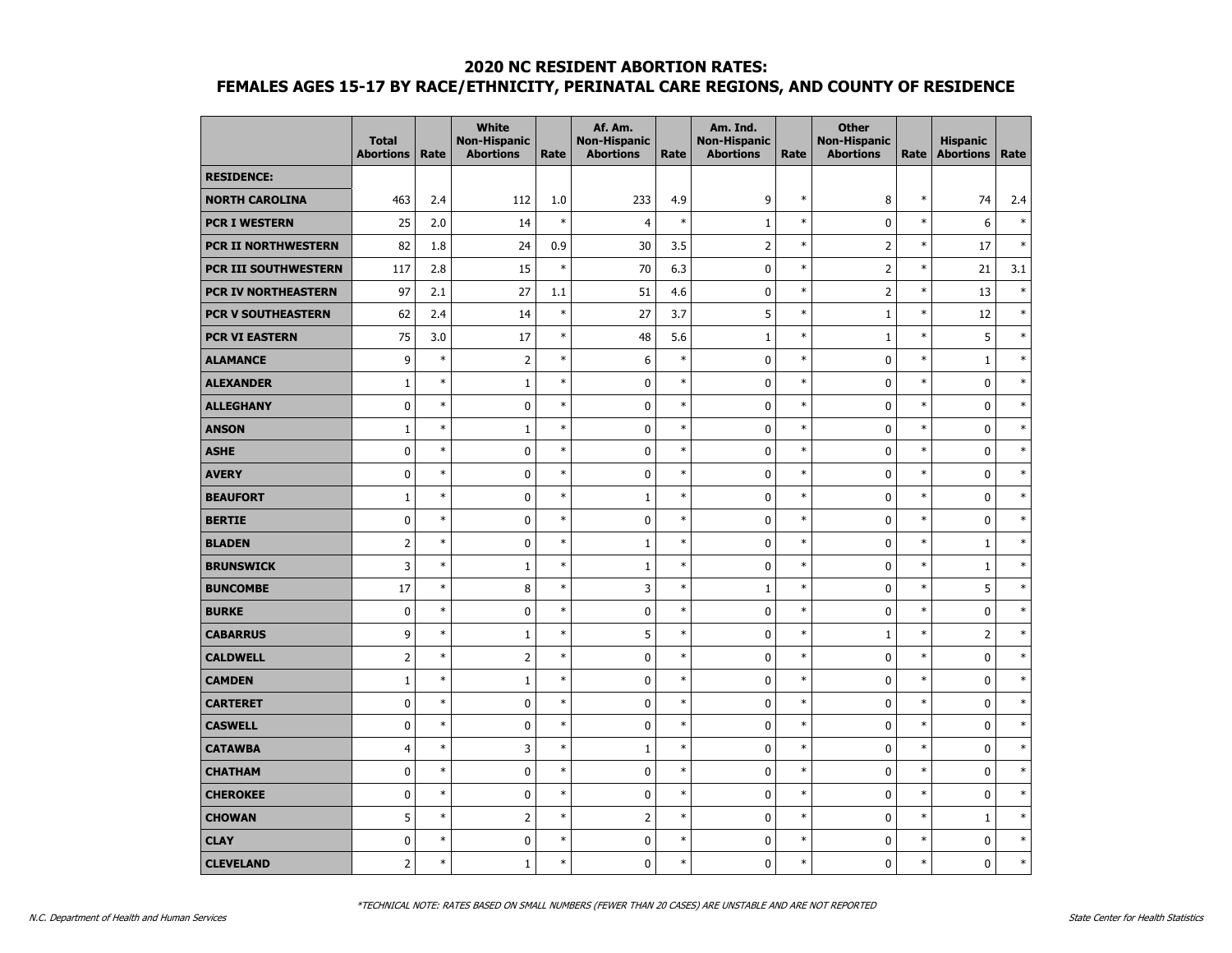|                   | <b>Total</b><br><b>Abortions</b> | Rate   | <b>White</b><br><b>Non-Hispanic</b><br><b>Abortions</b> | Rate   | Af. Am.<br><b>Non-Hispanic</b><br><b>Abortions</b> | Rate   | Am. Ind.<br><b>Non-Hispanic</b><br><b>Abortions</b> | Rate   | <b>Other</b><br><b>Non-Hispanic</b><br><b>Abortions</b> | Rate   | <b>Hispanic</b><br><b>Abortions</b> | Rate   |
|-------------------|----------------------------------|--------|---------------------------------------------------------|--------|----------------------------------------------------|--------|-----------------------------------------------------|--------|---------------------------------------------------------|--------|-------------------------------------|--------|
| <b>COLUMBUS</b>   | $\overline{2}$                   | $\ast$ | 0                                                       | $\ast$ | $\mathbf{1}$                                       | $\ast$ | 0                                                   | $\ast$ | 0                                                       | $\ast$ | 1                                   | $\ast$ |
| <b>CRAVEN</b>     | $\overline{4}$                   | $\ast$ | $\mathbf 1$                                             | $\ast$ | $\overline{2}$                                     | $\ast$ | $\pmb{0}$                                           | $\ast$ | $\mathbf 0$                                             | $\ast$ | $\mathbf{1}$                        | $\ast$ |
| <b>CUMBERLAND</b> | 11                               | $\ast$ | $\mathbf{1}$                                            | $\ast$ | $\overline{7}$                                     | $\ast$ | 3                                                   | $\ast$ | 0                                                       | $\ast$ | $\mathbf 0$                         | $\ast$ |
| <b>CURRITUCK</b>  | $\overline{2}$                   | $\ast$ | $\overline{2}$                                          | $\ast$ | $\mathbf 0$                                        | $\ast$ | 0                                                   | $\ast$ | $\mathbf 0$                                             | $\ast$ | $\mathbf 0$                         | $\ast$ |
| <b>DARE</b>       | $\pmb{0}$                        | $\ast$ | 0                                                       | $\ast$ | $\pmb{0}$                                          | $\ast$ | 0                                                   | $\ast$ | 0                                                       | $\ast$ | $\pmb{0}$                           | $\ast$ |
| <b>DAVIDSON</b>   | $\overline{7}$                   | $\ast$ | 3                                                       | $\ast$ | $\mathbf 1$                                        | $\ast$ | 0                                                   | $\ast$ | $\mathbf 1$                                             | $\ast$ | $\mathsf{2}$                        | $\ast$ |
| <b>DAVIE</b>      | $\pmb{0}$                        | $\ast$ | $\mathbf 0$                                             | $\ast$ | $\pmb{0}$                                          | $\ast$ | $\pmb{0}$                                           | $\ast$ | $\mathbf 0$                                             | $\ast$ | $\mathbf 0$                         | $\ast$ |
| <b>DUPLIN</b>     | $\overline{4}$                   | $\ast$ | $1\,$                                                   | $\ast$ | $1\,$                                              | $\ast$ | 0                                                   | $\ast$ | $\mathbf 0$                                             | $\ast$ | $\mathbf{1}$                        | $\ast$ |
| <b>DURHAM</b>     | 15                               | $\ast$ | $\mathbf{1}$                                            | $\ast$ | 11                                                 | $\ast$ | 0                                                   | $\ast$ | 1                                                       | $\ast$ | $\mathbf{1}$                        | $\ast$ |
| <b>EDGECOMBE</b>  | 5                                | $\ast$ | 0                                                       | $\ast$ | $\overline{4}$                                     | $\ast$ | 0                                                   | $\ast$ | 0                                                       | $\ast$ | $\pmb{0}$                           | $\ast$ |
| <b>FORSYTH</b>    | 19                               | $\ast$ | $1\,$                                                   | $\ast$ | 9                                                  | $\ast$ | 0                                                   | $\ast$ | 0                                                       | $\ast$ | 6                                   | $\ast$ |
| <b>FRANKLIN</b>   | 3                                | $\ast$ | $1\,$                                                   | $\ast$ | $1\,$                                              | $\ast$ | 0                                                   | $\ast$ | $\mathbf 0$                                             | $\ast$ | $\mathbf 0$                         | $\ast$ |
| <b>GASTON</b>     | 9                                | $\ast$ | $\mathbf{1}$                                            | $\ast$ | $\overline{7}$                                     | $\ast$ | 0                                                   | $\ast$ | $\mathbf{1}$                                            | $\ast$ | $\mathbf 0$                         | $\ast$ |
| <b>GATES</b>      | $\mathbf 0$                      | $\ast$ | 0                                                       | $\ast$ | $\mathbf 0$                                        | $\ast$ | 0                                                   | $\ast$ | 0                                                       | $\ast$ | $\mathbf 0$                         | $\ast$ |
| <b>GRAHAM</b>     | $\pmb{0}$                        | $\ast$ | $\pmb{0}$                                               | $\ast$ | $\pmb{0}$                                          | $\ast$ | 0                                                   | $\ast$ | 0                                                       | $\ast$ | $\pmb{0}$                           | $\ast$ |
| <b>GRANVILLE</b>  | $\overline{2}$                   | $\ast$ | $1\,$                                                   | $\ast$ | $\mathbf 1$                                        | $\ast$ | $\pmb{0}$                                           | $\ast$ | $\mathbf 0$                                             | $\ast$ | $\pmb{0}$                           | $\ast$ |
| <b>GREENE</b>     | $\mathbf{1}$                     | $\ast$ | $\mathbf{1}$                                            | $\ast$ | $\pmb{0}$                                          | $\ast$ | 0                                                   | $\ast$ | 0                                                       | $\ast$ | $\pmb{0}$                           | $\ast$ |
| <b>GUILFORD</b>   | 26                               | 2.5    | $\overline{4}$                                          | $\ast$ | 16                                                 | $\ast$ | $\mathbf{1}$                                        | $\ast$ | $\mathbf 1$                                             | $\ast$ | 3                                   | $\ast$ |
| <b>HALIFAX</b>    | $\overline{7}$                   | $\ast$ | $\,1\,$                                                 | $\ast$ | $\boldsymbol{6}$                                   | $\ast$ | 0                                                   | $\ast$ | $\mathbf 0$                                             | $\ast$ | $\mathbf 0$                         | $\ast$ |
| <b>HARNETT</b>    | 9                                | $\ast$ | $\mathsf{2}\,$                                          | $\ast$ | 3                                                  | $\ast$ | 0                                                   | $\ast$ | 0                                                       | $\ast$ | $\mathbf 1$                         | $\ast$ |
| <b>HAYWOOD</b>    | 0                                | $\ast$ | $\pmb{0}$                                               | $\ast$ | $\pmb{0}$                                          | $\ast$ | 0                                                   | $\ast$ | 0                                                       | $\ast$ | 0                                   | $\ast$ |
| <b>HENDERSON</b>  | 3                                | $\ast$ | $\overline{2}$                                          | $\ast$ | $\mathbf 0$                                        | $\ast$ | 0                                                   | $\ast$ | 0                                                       | $\ast$ | $\mathbf{1}$                        | $\ast$ |
| <b>HERTFORD</b>   | $\mathbf 0$                      | $\ast$ | $\mathbf 0$                                             | $\ast$ | $\mathbf 0$                                        | $\ast$ | 0                                                   | $\ast$ | $\mathbf 0$                                             | $\ast$ | $\mathbf 0$                         | $\ast$ |
| <b>HOKE</b>       | $\overline{2}$                   | $\ast$ | 0                                                       | $\ast$ | $\mathbf 1$                                        | $\ast$ | 0                                                   | $\ast$ | $\mathbf 0$                                             | $\ast$ | $1\,$                               | $\ast$ |
| <b>HYDE</b>       | $\pmb{0}$                        | $\ast$ | $\pmb{0}$                                               | $\ast$ | $\pmb{0}$                                          | $\ast$ | 0                                                   | $\ast$ | 0                                                       | $\ast$ | $\pmb{0}$                           | $\ast$ |
| <b>IREDELL</b>    | $\overline{7}$                   | $\ast$ | $\overline{2}$                                          | $\ast$ | $\mathbf{1}$                                       | $\ast$ | $\mathbf{1}$                                        | $\ast$ | 0                                                       | $\ast$ | $\overline{2}$                      | $\ast$ |
| <b>JACKSON</b>    | $\mathbf 0$                      | $\ast$ | $\mathbf 0$                                             | $\ast$ | $\pmb{0}$                                          | $\ast$ | 0                                                   | $\ast$ | $\mathbf 0$                                             | $\ast$ | $\mathbf 0$                         | $\ast$ |
| <b>JOHNSTON</b>   | $\overline{7}$                   | $\ast$ | $\overline{4}$                                          | $\ast$ | 3                                                  | $\ast$ | 0                                                   | $\ast$ | $\mathbf 0$                                             | $\ast$ | $\mathbf 0$                         | $\ast$ |
| <b>JONES</b>      | $\pmb{0}$                        | $\ast$ | 0                                                       | $\ast$ | $\pmb{0}$                                          | $\ast$ | 0                                                   | $\ast$ | 0                                                       | $\ast$ | $\pmb{0}$                           | $\ast$ |
| <b>LEE</b>        | $\overline{2}$                   | $\ast$ | 0                                                       | $\ast$ | $\mathbf 1$                                        | $\ast$ | 0                                                   | $\ast$ | 0                                                       | $\ast$ | $\mathbf{1}$                        | $\ast$ |
| <b>LENOIR</b>     | 3                                | $\ast$ | $\mathbf 0$                                             | $\ast$ | 3                                                  | $\ast$ | 0                                                   | $\ast$ | 0                                                       | $\ast$ | $\mathbf 0$                         | $\ast$ |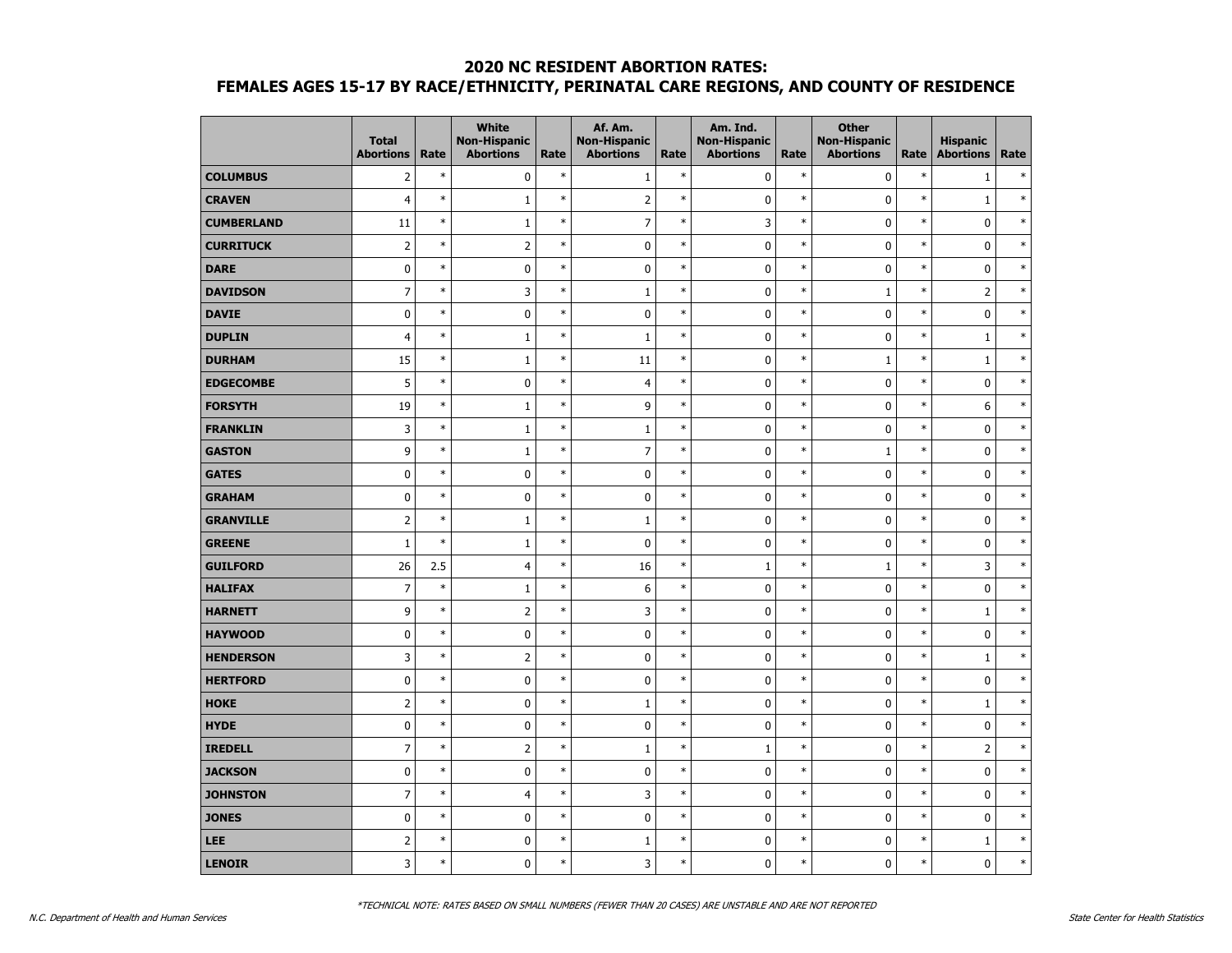|                    | <b>Total</b><br><b>Abortions</b> | Rate   | <b>White</b><br><b>Non-Hispanic</b><br><b>Abortions</b> | Rate   | Af. Am.<br><b>Non-Hispanic</b><br><b>Abortions</b> | Rate   | Am. Ind.<br><b>Non-Hispanic</b><br><b>Abortions</b> | Rate   | <b>Other</b><br><b>Non-Hispanic</b><br><b>Abortions</b> | Rate   | <b>Hispanic</b><br><b>Abortions</b> | Rate   |
|--------------------|----------------------------------|--------|---------------------------------------------------------|--------|----------------------------------------------------|--------|-----------------------------------------------------|--------|---------------------------------------------------------|--------|-------------------------------------|--------|
| <b>LINCOLN</b>     | $\mathbf 0$                      | $\ast$ | 0                                                       | $\ast$ | $\pmb{0}$                                          | $\ast$ | 0                                                   | $\ast$ | 0                                                       | $\ast$ | $\pmb{0}$                           | $\ast$ |
| <b>MCDOWELL</b>    | $\mathbf{1}$                     | $\ast$ | $\mathbf 1$                                             | $\ast$ | $\mathbf 0$                                        | $\ast$ | 0                                                   | $\ast$ | $\mathbf 0$                                             | $\ast$ | $\pmb{0}$                           | $\ast$ |
| <b>MACON</b>       | $\mathbf 0$                      | $\ast$ | $\mathbf 0$                                             | $\ast$ | $\pmb{0}$                                          | $\ast$ | 0                                                   | $\ast$ | $\mathbf 0$                                             | $\ast$ | $\mathbf 0$                         | $\ast$ |
| <b>MADISON</b>     | $\mathbf{1}$                     | $\ast$ | $\mathbf 1$                                             | $\ast$ | $\pmb{0}$                                          | $\ast$ | $\mathbf 0$                                         | $\ast$ | $\mathbf 0$                                             | $\ast$ | $\mathbf 0$                         | $\ast$ |
| <b>MARTIN</b>      | $\mathbf 0$                      | $\ast$ | 0                                                       | $\ast$ | $\pmb{0}$                                          | $\ast$ | $\pmb{0}$                                           | $\ast$ | 0                                                       | $\ast$ | $\pmb{0}$                           | $\ast$ |
| <b>MECKLENBURG</b> | 89                               | 4.2    | 8                                                       | $\ast$ | 55                                                 | 7.3    | 0                                                   | $\ast$ | 0                                                       | $\ast$ | 18                                  | $\ast$ |
| <b>MITCHELL</b>    | $\mathbf 0$                      | $\ast$ | $\pmb{0}$                                               | $\ast$ | $\pmb{0}$                                          | $\ast$ | $\pmb{0}$                                           | $\ast$ | $\mathbf 0$                                             | $\ast$ | $\pmb{0}$                           | $\ast$ |
| <b>MONTGOMERY</b>  | 3                                | $\ast$ | $1\,$                                                   | $\ast$ | $\pmb{0}$                                          | $\ast$ | $\mathbf 0$                                         | $\ast$ | $\mathbf 0$                                             | $\ast$ | $\overline{2}$                      | $\ast$ |
| <b>MOORE</b>       | $\mathbf{1}$                     | $\ast$ | $\mathbf{1}$                                            | $\ast$ | $\pmb{0}$                                          | $\ast$ | 0                                                   | $\ast$ | $\mathbf 0$                                             | $\ast$ | $\pmb{0}$                           | $\ast$ |
| <b>NASH</b>        | 11                               | $\ast$ | $\mathsf{2}$                                            | $\ast$ | 9                                                  | $\ast$ | 0                                                   | $\ast$ | 0                                                       | $\ast$ | $\pmb{0}$                           | $\ast$ |
| <b>NEW HANOVER</b> | 12                               | $\ast$ | 5                                                       | $\ast$ | 5                                                  | $\ast$ | $\pmb{0}$                                           | $\ast$ | $\pmb{0}$                                               | $\ast$ | $\overline{2}$                      | $\ast$ |
| <b>NORTHAMPTON</b> | $\mathbf{1}$                     | $\ast$ | 0                                                       | $\ast$ | $\mathbf 1$                                        | $\ast$ | 0                                                   | $\ast$ | $\mathbf 0$                                             | $\ast$ | $\pmb{0}$                           | $\ast$ |
| <b>ONSLOW</b>      | $\overline{4}$                   | $\ast$ | 0                                                       | $\ast$ | $\overline{2}$                                     | $\ast$ | $\mathbf{1}$                                        | $\ast$ | $\mathbf{1}$                                            | $\ast$ | $\pmb{0}$                           | $\ast$ |
| <b>ORANGE</b>      | 9                                | $\ast$ | 3                                                       | $\ast$ | $\overline{2}$                                     | $\ast$ | $\mathbf 0$                                         | $\ast$ | $\mathbf{1}$                                            | $\ast$ | $\overline{2}$                      | $\ast$ |
| <b>PAMLICO</b>     | $\mathbf 0$                      | $\ast$ | $\pmb{0}$                                               | $\ast$ | $\pmb{0}$                                          | $\ast$ | 0                                                   | $\ast$ | $\mathbf 0$                                             | $\ast$ | $\pmb{0}$                           | $\ast$ |
| <b>PASQUOTANK</b>  | $1\,$                            | $\ast$ | $1\,$                                                   | $\ast$ | $\pmb{0}$                                          | $\ast$ | $\mathbf 0$                                         | $\ast$ | $\mathbf 0$                                             | $\ast$ | $\pmb{0}$                           | $\ast$ |
| <b>PENDER</b>      | $\mathbf{1}$                     | $\ast$ | $\mathbf{1}$                                            | $\ast$ | $\pmb{0}$                                          | $\ast$ | 0                                                   | $\ast$ | 0                                                       | $\ast$ | $\pmb{0}$                           | $\ast$ |
| <b>PERQUIMANS</b>  | $\mathbf 0$                      | $\ast$ | 0                                                       | $\ast$ | $\pmb{0}$                                          | $\ast$ | 0                                                   | $\ast$ | $\mathbf 0$                                             | $\ast$ | $\mathbf 0$                         | $\ast$ |
| <b>PERSON</b>      | $\mathbf{1}$                     | $\ast$ | $\mathbf 0$                                             | $\ast$ | $\mathbf 1$                                        | $\ast$ | 0                                                   | $\ast$ | $\mathbf 0$                                             | $\ast$ | $\mathbf 0$                         | $\ast$ |
| <b>PITT</b>        | 12                               | $\ast$ | $\overline{2}$                                          | $\ast$ | 9                                                  | $\ast$ | $\mathbf 0$                                         | $\ast$ | $\mathbf 0$                                             | $\ast$ | $\mathbf 1$                         | $\ast$ |
| <b>POLK</b>        | $\mathbf 0$                      | $\ast$ | 0                                                       | $\ast$ | $\pmb{0}$                                          | $\ast$ | $\pmb{0}$                                           | $\ast$ | 0                                                       | $\ast$ | $\bf{0}$                            | $\ast$ |
| <b>RANDOLPH</b>    | 3                                | $\ast$ | $\mathbf{1}$                                            | $\ast$ | $1\,$                                              | $\ast$ | 0                                                   | $\ast$ | $\mathbf 0$                                             | $\ast$ | $1\,$                               | $\ast$ |
| <b>RICHMOND</b>    | $\overline{2}$                   | $\ast$ | $\mathbf 0$                                             | $\ast$ | $\overline{2}$                                     | $\ast$ | $\mathbf 0$                                         | $\ast$ | $\mathbf 0$                                             | $\ast$ | $\mathbf 0$                         | $\ast$ |
| <b>ROBESON</b>     | 8                                | $\ast$ | $\mathbf 1$                                             | $\ast$ | 3                                                  | $\ast$ | $\overline{2}$                                      | $\ast$ | $\mathbf 0$                                             | $\ast$ | $\overline{2}$                      | $\ast$ |
| <b>ROCKINGHAM</b>  | $\overline{2}$                   | $\ast$ | $\mathbf 1$                                             | $\ast$ | $\pmb{0}$                                          | $\ast$ | $\pmb{0}$                                           | $\ast$ | 0                                                       | $\ast$ | $\pmb{0}$                           | $\ast$ |
| <b>ROWAN</b>       | $6\phantom{1}6$                  | $\ast$ | 3                                                       | $\ast$ | $\mathbf{1}$                                       | $\ast$ | 0                                                   | $\ast$ | 0                                                       | $\ast$ | $\mathbf{1}$                        | $\ast$ |
| <b>RUTHERFORD</b>  | $\overline{2}$                   | $\ast$ | $\mathbf{1}$                                            | $\ast$ | $\mathbf 1$                                        | $\ast$ | 0                                                   | $\ast$ | 0                                                       | $\ast$ | $\mathbf 0$                         | $\ast$ |
| <b>SAMPSON</b>     | 3                                | $\ast$ | $\mathbf{1}$                                            | $\ast$ | $\mathbf 1$                                        | $\ast$ | $\mathbf 0$                                         | $\ast$ | $\mathbf 0$                                             | $\ast$ | $1\,$                               | $\ast$ |
| <b>SCOTLAND</b>    | 3                                | $\ast$ | $\pmb{0}$                                               | $\ast$ | $\overline{2}$                                     | $\ast$ | 0                                                   | $\ast$ | $\mathbf{1}$                                            | $\ast$ | $\pmb{0}$                           | $\ast$ |
| <b>STANLY</b>      | $\pmb{0}$                        | $\ast$ | 0                                                       | $\ast$ | $\pmb{0}$                                          | $\ast$ | 0                                                   | $\ast$ | 0                                                       | $\ast$ | $\pmb{0}$                           | $\ast$ |
| <b>STOKES</b>      | $\mathbf 0$                      | $\ast$ | 0                                                       | $\ast$ | $\mathbf 0$                                        | $\ast$ | 0                                                   | $\ast$ | 0                                                       | $\ast$ | $\mathbf 0$                         | $\ast$ |